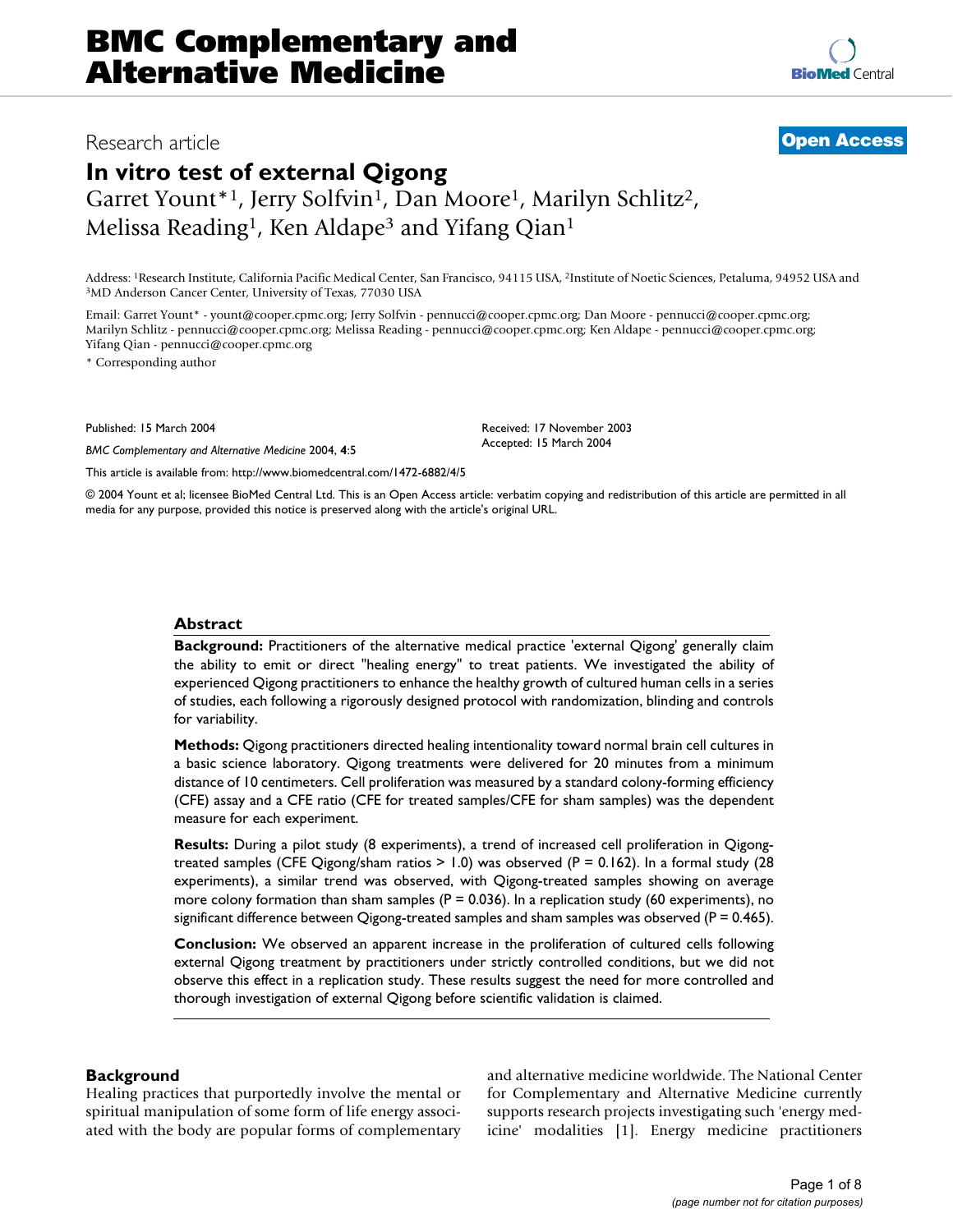generally claim the ability to emit or direct "healing energy" to treat patients. Whether the apparent efficacy of such energy medicine practices is due to processes internal or external to the patients is not clear, however. The human body has an interwoven network of central nervous system and endocrine system processes involved in modulation of the immune system in response to psychological states [2,3]. Self-healing processes may thus be induced by psychological states triggered by the drama of a healing ritual or by the charisma of a practitioner. Do energy medicine modalities exert their effect (if any) through the power of suggestion, then, or does it have a direct effect on biological systems? This question may be answered using samples in the laboratory as targets of a practitioner's treatment. Such *in vitro* models effectively eliminate from experiments the factor of psychological cueing.

A vast majority of the energy medicine studies published over the past 20 years have been evaluations of Qigong. Qigong is a health-promoting meditative practice originating from traditional Chinese medicine. Like herbal remedies and acupuncture, its theoretical basis involves manipulation of the purported life energy, 'Qi'. According to traditional Chinese medicine principles, Qi can be regulated mentally as well as chemically (as with herbal remedies) or physically (as with acupuncture). A person's mind is believed to be capable of influencing Qi, which travels along the meridians in the body and promotes health. Most Qigong practice is self-meditation. Through daily meditation practices, sometimes involving simple movements or postures and breathing exercises, a person focuses his or her own intentionality on improving or maintaining health. Some individuals believe that, after many years of practicing such 'internal Qigong', they can develop the ability to manipulate Qi outside the body. This is the basis of 'external Qigong'. Supporting the validity of such external applications of Qigong, a database of reports from Asia translated into English contains approximately 90 abstracts [4] presenting evidence that external Qigong can influence biological targets *in vitro*.

Many in the Chinese scientific community question the credibility of these studies, however, and argue that therapeutic effects following Qigong treatment, if any, must result from the power of suggestion. Some in China have reported on experimental evidence supporting this view and have proclaimed the "end of fairy-tale external Qigong" [5,6]. Chinese research on both sides of the controversy over the efficacy of external Qigong does not appear to follow accepted scientific standards however, creating doubt as to its validity. As one example, "[Publication bias] appears to be so much ingrained in Chinese publications on ... Qigong that the literature cannot be trusted" [7]. Poor design and lack of adequate controls also plague even the benchmark studies in the Qigong research field. Based on only four trials that lacked blinding, controls for experimental conditions, and statistical analysis, for example, a frequently referenced report of using bacteria as an *in vitro* target [8] concludes that external Qigong can stimulate or inhibit the growth of *Escherichia coli*. Another general weakness in the field is the lack of replication of experiments. A recent critical review that assessed a sample of 58 *in vitro* studies of Qigong in the Asian literature found no independent replications on any single model [9].

Our report presents the results of a collaborative effort between basic scientists and clinicians working with external Qigong practitioners in the United States and China to develop a rigorous *in vitro* protocol for evaluating potential direct effects of external Qigong. We chose a cell culture model known to be sensitive to conventional energy treatments (e.g., ionizing radiation) and sought an experimental design that would be easily reproducible in independent laboratories. Our experimental hypothesis was that experienced external Qigong practitioners could enhance the healthy growth of human cells under stressful culture conditions.

# **Methods**

### *Overall study design*

We conducted three independent studies of Qigong efficacy in two different geographic locations. All three studies incorporated rigorous experimental design, including (1) blinded observation and analysis of results, (2) randomized assignment to experimental groups, and (3) a nontreated control group (sham) to compare with each treatment group. In addition, we included an equal number of experiments comparing sham treatment to sham treatment (systematic negative controls) throughout the duration of the study to continually assess potential variability within the model system. All three studies used a well-established assay to measure cell proliferation in culture conditions in which a majority of the cells do not survive. The protocol was approved by the Institutional Review Board of the California Pacific Medical Center.

The first study was a pilot to evaluate the work of three Qigong practitioners who were in the San Francisco Bay Area at the time of the study. The setting was a basic science laboratory, but the room used for the experimental treatments was a nearby office. A scientist who was blinded as to the eventual status of the experiment (i.e., treatment by Qigong practitioner or sham treatment) brought randomly selected samples of cells to the treatment room. Ten minutes later, another scientist escorted a Qigong practitioner to the treatment room. The practitioners delivered Qigong treatment to the samples for 20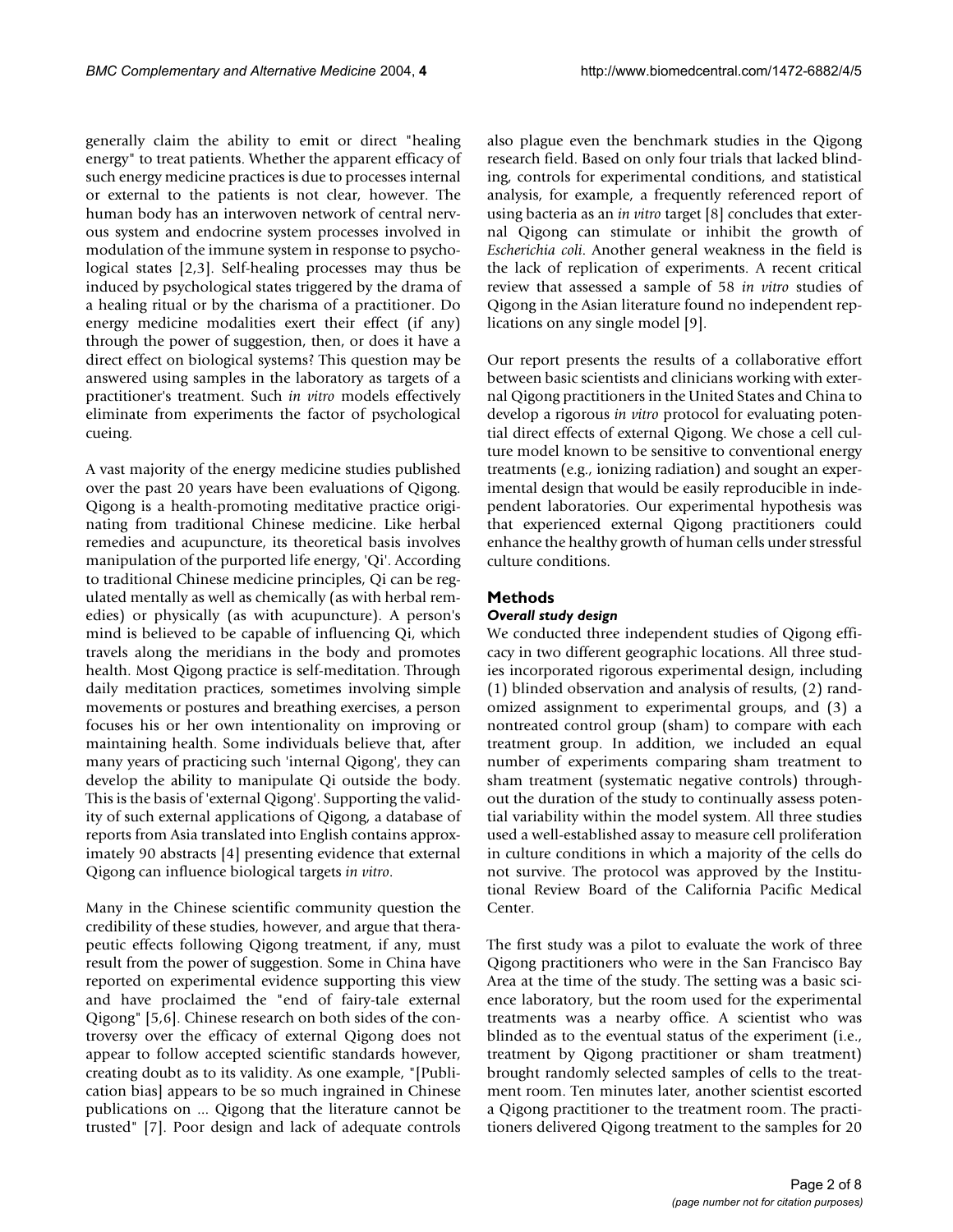minutes. For each experiment, there was also a sham control session in which the cell cultures were handled identically except that no Qigong practitioner entered the treatment room. In this pilot study, a random number generator was used to decide which treatment, Qigong or sham, would be applied first. One of the practitioners performed two experiments; each of the other two performed a single experiment. Pilot experiments evaluating tumor cell killing or growth inhibition after Qigong treatment did not produce results that justified further investigation but experiments with normal cells did.

We designed the formal study to have 80% power to detect an apparent increased proliferation effect observed in cultures of normal human brain cells following Qigong treatment suggested in the pilot study. Power analysis of the results of the pilot study suggested that at least 14 Qigong/sham experiments would be needed for the formal study. This study was conducted at a basic science laboratory in Beijing, China, where more practitioners were readily available that we could verify were professionals of Traditional Chinese Medicine working within a Qigong department or division in a hospital. Three researchers traveled there to conduct the experiments and worked with nine practitioners from four traditional Chinese medicine institutions. Again, the room used for experimental treatment was a nearby office. The protocol was identical to that of the pilot study except that the sham always preceded the Qigong treatment. This variation in the protocol was at the request of the practitioners. Precedent in the Chinese literature indicates the possibility that residual Qi generated during a Qigong treatment session might linger in a treatment room and contaminate a subsequent sham treatment in the same room. To avoid such a "linger effect," the practitioners requested at the outset of the formal study that the sham treatments always precede the Qigong treatments. Nine practitioners in this study conducted a total of 14 experiments; five practitioners conducted two experiments each, and the remaining four conducted single experiments.

A third study was conducted the following year in Beijing to assess the reproducibility of the findings of the formal study. The protocol was identical to that of the formal study, except that the order of treatments (Qigong or sham) was randomized to eliminate any potential confounding of treatment and time. This time there were 30 experiments conducted at two laboratories and involving eight practitioners; three conducted three experiments, four conducted four experiments, and one conducted five experiments. Two of the eight practitioners had participated in the previous Beijing study. A unique feature of this study was the addition of a temperature probe inside each treatment box to measure temperature (to 1/100°C in 30-second intervals). This was added to address the question of whether the proximity of the Qigong practitioner to the cells could be influencing subsequent proliferation through the mechanism of increasing temperature.

#### *Outcome measure and statistics*

We assessed cell proliferation by quantifying the colonyforming efficiency (CFE) of normal brain cells growing in culture plates. The assessment of CFE measures a cell's ability to duplicate itself again and again, forming a colony, under various treatment conditions. The methodology, first developed in the 1950s [10], was considered by the 1970s to be the gold-standard assay in studies of *in vitro* sensitivity to therapeutic agents [11]. It remains a mainstay in the measurement of cell response *in vitro* [12]. In our studies, we counted colonies of 50 or more cells manually using a low-power stereoscope, and we documented images of each plate using a digital imaging system.

For each experiment, 100 cells were placed into each of 12 culture plates. The dependent variable was the ratio of the CFEs between cell cultures in two treatment boxes (six plates in box A and six plates in box B) for a given experiment. Variation within each experiment was measured and differences between experiments tested using Bartlett's test.

To find the mean, the CFEs for the six plates in each box were averaged following standard and previously published methods [13,14]. This method reduces the variability of the CFE outcome measure, thus increasing the power to detect potential effects of treatment. The ratio of the averages  $(A/B)$  where then computed, giving a single data point for each experiment. Because averaging ratios can result in a skewed distribution, the statistics are presented as Log values. Unlike the mean Qigong/sham ratios, the Log values reflect whether a value is above or below chance expectation (CE), with negative values below CE and positive values above CE.

#### *Cell culture*

We used human astrocytes as the target of healing intentionality in these studies after evaluating these normal brain cells in parallel pilot experiments with glioma tumor cells, a common type of brain cancer. The glioma cells appeared to be less responsive to Qigong treatment. Based on a comparison of four experiments comparing Qigong treatment to sham treatment and four experiments comparing sham treatment to sham treatment (systematic negative controls), we found that the mean Qigong/sham CFE ratio for glioma cells was 1.047 (sd = 0.153) and the mean sham/sham ratio was 0.986 (sd = 0.107). Using a t-test to compare conditions yields  $t(6) =$ 0.651, which is an effect size only in the 0.02 – 0.25 range.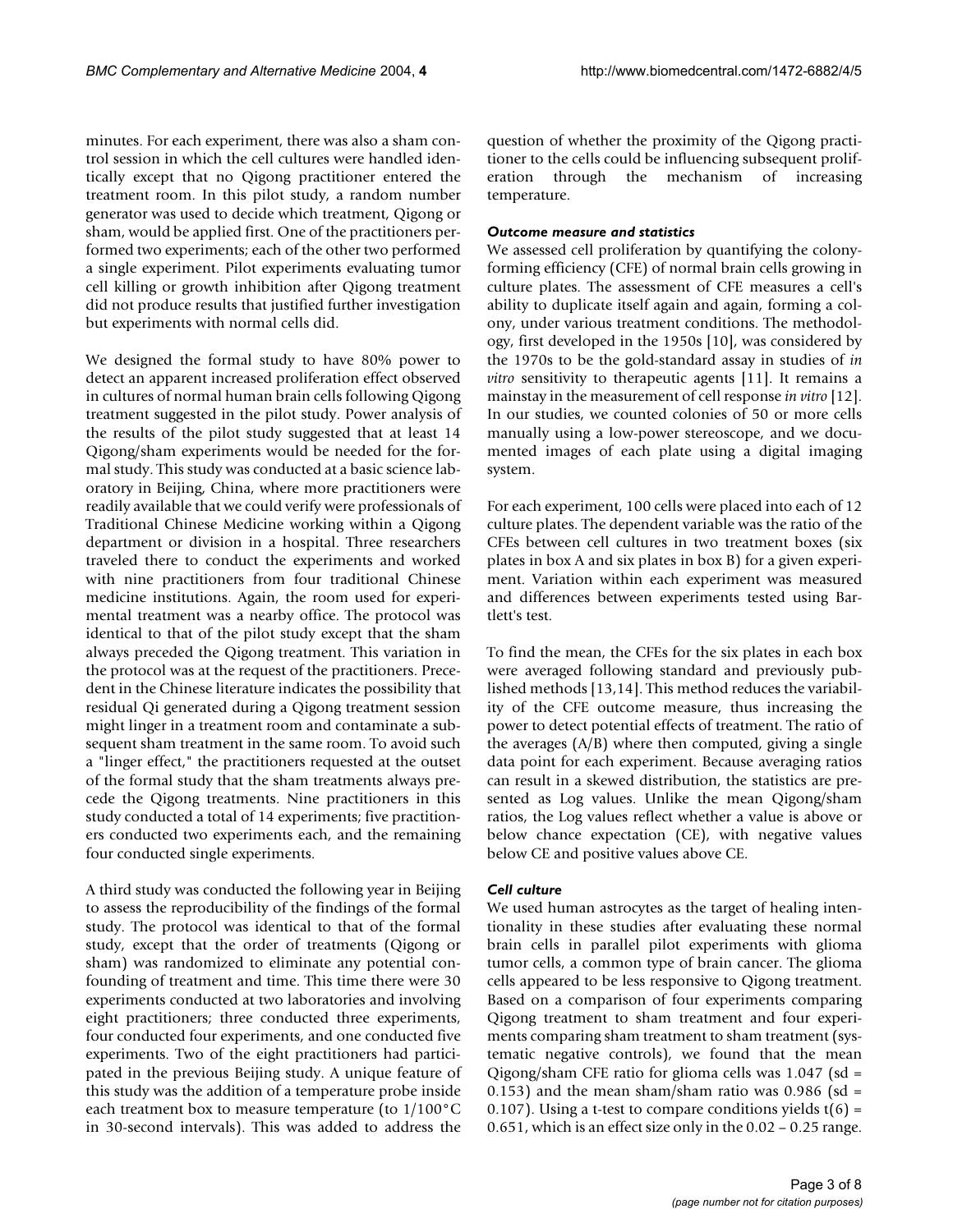Given the small effect size, we determined not to pursue this model. Parallel experiments with astrocytes showed a greater effect size (0.30 – 0.35) with the mean CFE ratio being 1.042 (sd = 0.046) for Qigong/sham samples and 0.972 (sd = 0.129). Comparing treatment conditions for astrocytes yields t(6) = 1.016, *P* = 0.349.

The astrocyte cell culture model is used widely and is responsive to conventional therapies utilizing emitted energy (i.e., ionizing radiation). The model can demonstrate both positive and negative responses (cell proliferation and cell death), depending on the treatment. Astrocytes were isolated by established methods [15] and were confirmed to be astrocytic by uniform staining with an anti-GFAP antibody (Beohringer Mannhiem). Cells were grown in a DME H-21-based medium with 10 ng/ml EGF, 10 nM hydrocortisone, 10 ng/ml biotin, ITS supplement, transferrin 50 µg/ml, biotin 10 ng/ml (all from Sigma), and 0.2% bovine pituitary extract (Clonetics). This was mixed with DME/10% fetal calf serum at a 10:2 ratio. Cells were passaged at confluence using trypsinization and were expanded to a large population size, aliquoted, and frozen viably for long-term storage. A fresh aliquot was thawed at the start of each experimental trial to ensure uniformity in the genetic profile of the target cells throughout the project.

Conditioning of the plastic surface of the culture plates with organic material is necessary to promote proliferation of experimental cells. We provided minimal conditioning (a small number of lethally irradiated "feeder" cells) so that as few as 1% of the cells survived and were able to form colonies under control conditions. Thus, the majority of the normal brain cells were not expected to survive the stress of the culture conditions.

# *Randomization*

After one day of incubation, each cell culture plate was randomly assigned to (1) one of the two treatment boxes labeled A or B (an opaque plastic box with lid closed tightly) and (2) a specific position within its assigned box. A computer program written specifically for this task (using ZBasic for Macintosh) produced equally likely assignment of plates to boxes and positions. Assignment was constrained to assure that each box contained six cell culture plates. This program produced a printed diagram of box A and box B, with plate positions labeled by identification codes. Just before experimental treatments were to be delivered, a researcher followed the printed diagram to prepare the two boxes and placed them in the incubator to allow the  $CO<sub>2</sub>$  concentration to equilibrate before the lid was closed. The boxes were then carried one after the other to a separate room to receive experimental treatments. We also assigned each cell culture plate randomly to a position in the incubator. A computer program written for the experiment (Microsoft Visual Basic 5.0) used a pseudo-random number generator to assign plates to positions on a grid marked on the incubator shelf. Each plate had equal likelihood of assignment to any incubator position. This allowed testing of whether placement in the incubator had any effect.

# *Qigong practitioners*

One challenge in Qigong research is that there are numerous styles of Qigong practice and few practitioners have identical training. In our experience, practitioners often emphasize how different and unique their own style and ability is compared with that of others. They also emphasize how their ability may vary according to environmental factors, such as weather and stress. Because of such vast variance and the fact that there are no objective measures for the "amount" and "strength" of the Qi each practitioner emits each time (if that is indeed emitted), it is impossible to verifiably identify a group of practitioners who can give identical external Qigong treatment consistently. Since the goal of our study is to assess external Qigong treatment for patients, we looked for common denominators among the practitioners from a clinical standpoint. These are: 1) they claim that they can emit Qi externally for the purpose of treating physical illnesses, albeit with variations and through different styles, 2) they are professionals of Traditional Chinese Medicine working within a Qigong department or division in a hospital, 3) they have practiced such treatment regularly for at least five years, and 4) they have experience treating cancer patients. A total of 18 practitioners (with practice experience ranging from 5 to 17 years) participated in the three independent studies. We worked with practitioners at their convenience and were unable to balance the number of experimental sessions in which each participated. To avoid implicit endorsement, practitioners were compensated for their participation through honoraria and remain anonymous.

# *Qigong and sham treatments*

External Qigong treatments by a Qigong practitioner typically involve "emission" of Qi with the intent to heal. In these studies, Qigong practitioners were instructed to try to direct emitted Qi toward cell cultures in an attempt to stimulate the growth of cell cultures inside an opaque plastic box. We described the cell culture system and the experimental hypothesis to the practitioners. For each experiment, one practitioner was escorted into a treatment room and observed to ensure that a minimum distance of 10 centimeters was maintained from the treatment box that had been placed on the laboratory bench. During a Qigong treatment, the practitioner performed a meditative practice similar to what would be done during a session with a patient. Some of the practitioners made gentle motions with their hands as if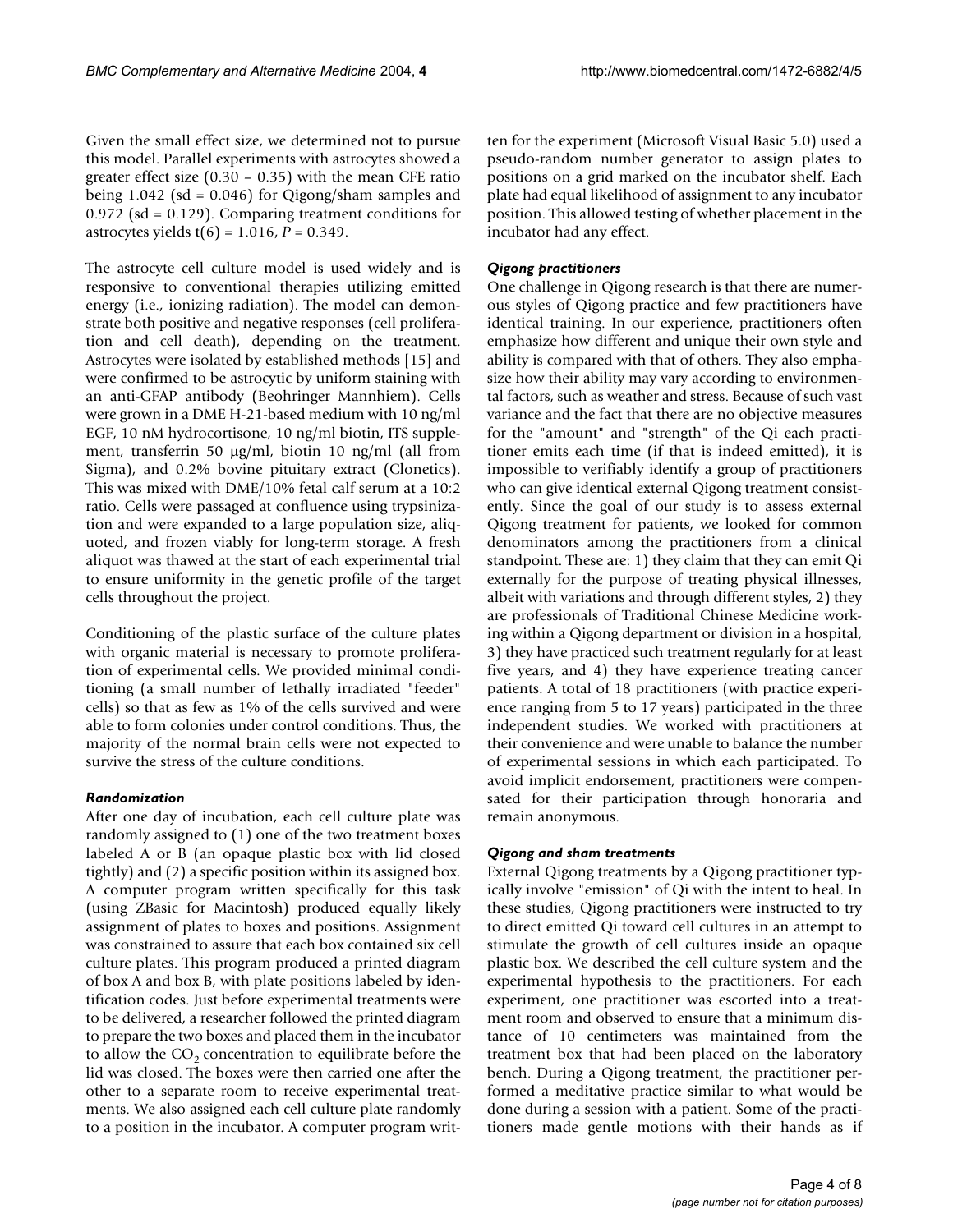collecting or channeling invisible streams of "healing energy" toward the cells. Others stood motionless, holding a specific posture. The duration of one treatment session was 20 minutes, a typical period of time for treating a patient. A sham treatment involved all the same physical manipulations of the cell culture plates as during an experimental treatment, except that nobody entered the treatment room (the same room used for both types of treatments) during the 20-minute period.

#### *Systematic negative controls*

To incorporate systematic negative controls, we changed randomly between experiments in which we compared Qigong treatment to sham treatment and experiments in which we compared sham treatment to another sham treatment. By allowing quantitative assessment of potential systematic errors associated with the methodology used, systematic negative controls tested the method's accuracy and reliability throughout the experimental series [16]. Questions about the potential influence of variations in physical parameters between treatment sessions could therefore be addressed.

#### *Blinding procedures*

Experiments were conducted with blinding applied to each of the four scientists and the biostatistician involved, following previously reported methods [17]. Briefly, Scientist #1 handled the cell culture plates, labeled them with random identifying codes, and always placed them according to randomly assigned positions provided by Scientist #2. Scientist #1 would signal Scientist #3 via an electronic signaling system (a nonverbal signal) when samples were ready for treatment so that Scientist #3 could escort the practitioners in and out of the treatment room at the appropriate times. Thus, the scientist handling the cells knew which cells were inside treatment boxes A and B but did not know what treatments (i.e., Qigong or sham) were delivered. Likewise, the scientist aware of the treatment schedule did not know which cells were being treated at any given time (i.e., which cells were in the boxes). A fourth scientist was responsible for counting colonies in each sample using only the random identifying codes. For the studies conducted in Beijing, the cell culture plates were carried back to San Francisco after the colonies were fixed for counting. Each scientist sent blinding codes and data to an outside institute to be kept by an independent peer (a code keeper). A biostatistician, who was blinded to what treatment each group had received, conducted statistical analysis using only the code number of the culture plates.

#### **Results**

The results show a trend toward increased cell proliferation in the treated samples in the pilot study (Qigong/ sham CFE ratio > 1.0), a statistically significant trend of increased proliferation following Qigong treatment in the formal study, and a nonsignificant, slight increase in proliferation following Qigong treatment in the replication study. We pooled the results from all three studies to form summary statistics, including an overall *t*-test for significance. The mean for the pooled Qigong/sham data was >1.0 but was not statistically significant. The pooled sham/sham data was also not significantly different than 1.0. Table [1](#page-6-0) summarizes the results of the three independent studies and the original data are provided as supplementary material [see Additional file 1]. Figure [1](#page-5-0) plots the CFE ratios for each experiment.

A striking feature of these three studies is the increase in variability as we went from the small pilot study in San Francisco to the formal study in Beijing and then to the larger replication study in Beijing. This is likely due to the sub-optimal cell culture conditions at the Beijing laboratories (two sites for the replication study). Each increase in variability is highly statistically significant in the Qigong/ sham experiments and also in the sham/sham experiments (*P* < 0.001 for each pair-wise variance comparison).

Measuring the temperature inside the treatment boxes (replication study only) revealed that the temperature-to-CFE relationship in the replication study is rather complex. Overall, temperature and CFE seem to correlate strongly (*r*[122] = 0.72, *P* < 0.0001). Upon closer inspection, however, this appears to be an artifact of large changes in both CFE and temperature across the consecutive days of the experiment. The within-day correlations between temperature and CFE are modest, although relatively consistent (mean  $r = 0.22$ ). More importantly, neither the CFE nor the temperature is significantly related to the CFE ratio (Qigong/sham), either overall or on any given day. No significant temperature differences were found between A and B sessions. The temperature is thus unlikely to have influenced the results of the main hypothesis of this study. While the astrocytes are sensitive to ambient temperature, there is no indication that treated or untreated samples fared differently. Similarly, analysis of the randomly assigned position of cell culture plates in the incubator for the formal study showed no relation between incubator position and colony counts (*P* = 0.99).

We were curious whether the failure to find significant results in the replication study was because the new practitioners were less efficacious than the practitioners from the first formal study. After we analyzed the replication study data, comparing results from experiments involving practitioners who had also participated in the earlier formal study in Beijing ( $n = 9$ , mean CFE = 1.10, SD = 0.68) with those from experiments involving the new practitioners ( $n = 21$ , mean CFE = 1.08, SD = 0.49), we determined that this is unlikely. We tested for a difference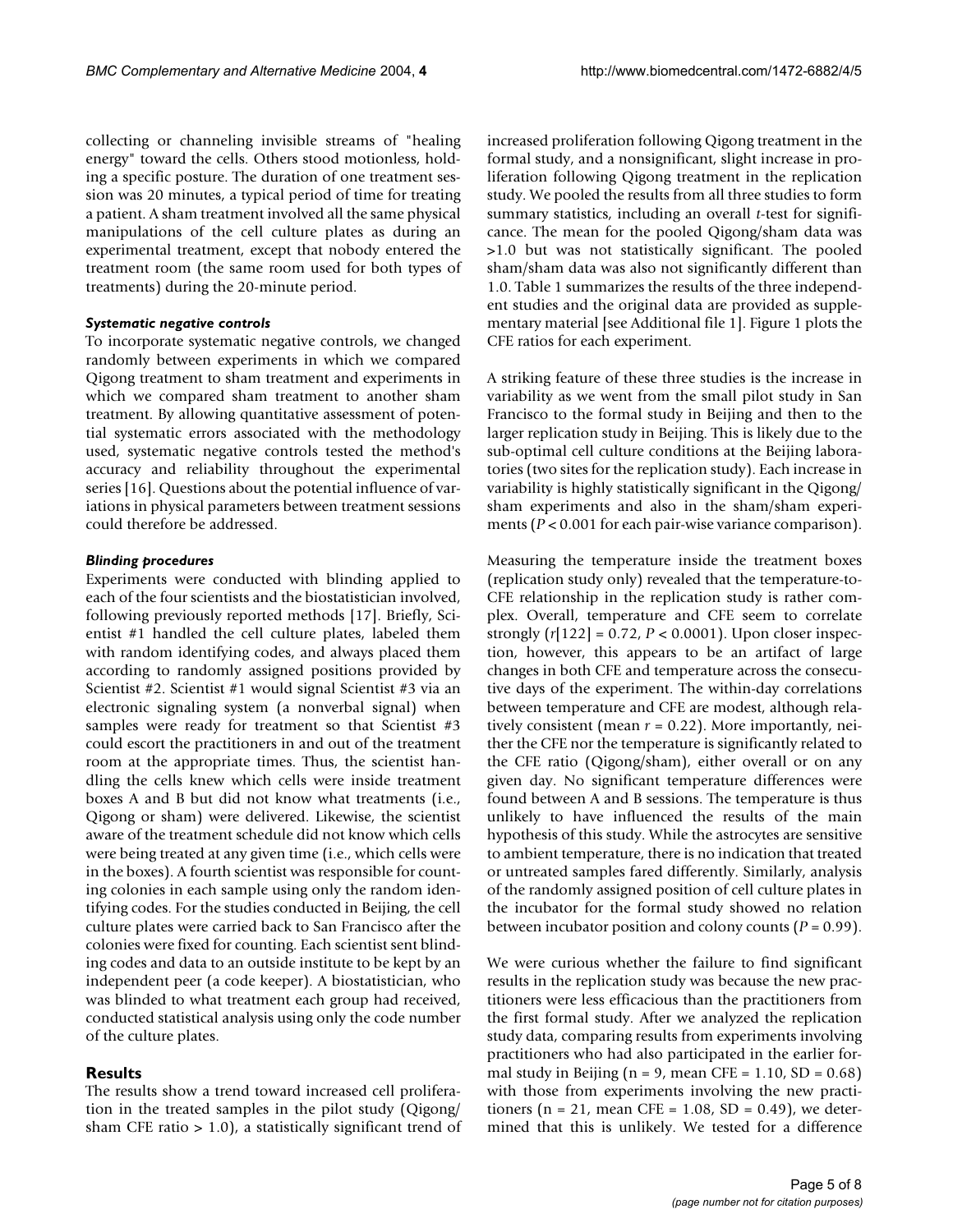<span id="page-5-0"></span>

# Figure 1

**Colony forming efficiency ratios for three studies.** Natural Log Qigong/sham ratios are graphed for all experiments in the pilot study (left), the first formal study (middle) and the replication study (right). Qigong/sham ratios are shown as *solid circles*; sham/sham ratios are shown as *open circles*.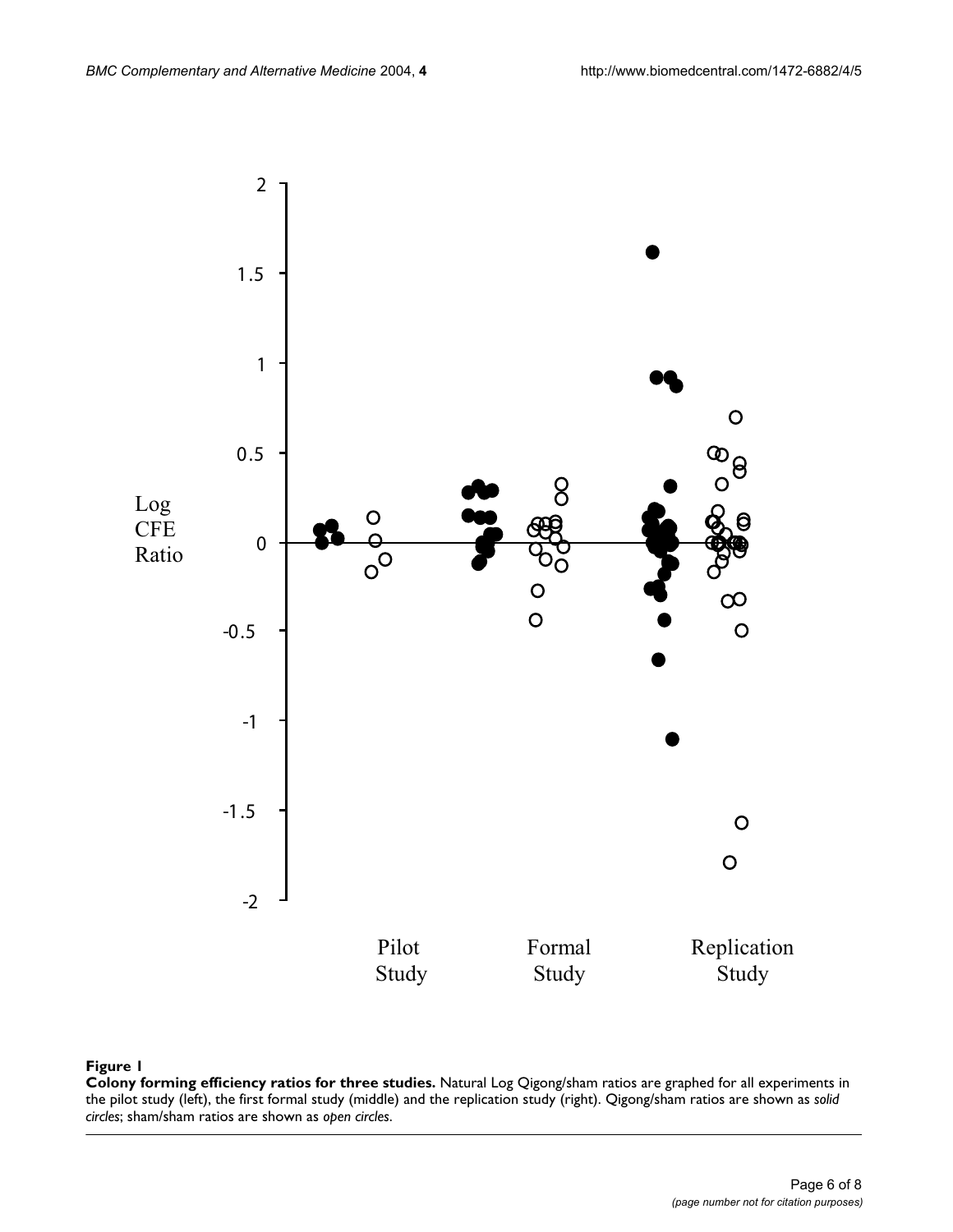| Experiment   | No. of Qigong Practitioners | No. of Exps. | Mean* CFE Ratio | St Dev* | t-statistic | 2-sided p |
|--------------|-----------------------------|--------------|-----------------|---------|-------------|-----------|
| Qigong/Sham  |                             |              |                 |         |             |           |
| Pilot study  |                             | 4            | 1.041           | 0.046   | 1.845       | 0.162     |
| Formal study | 9                           | 4            | 1.099           | 0.167   | 2.333       | 0.036     |
| Replication  | 8                           | 30           | 1.070           | 0.534   | 0.740       | 0.465     |
| Pooled data  | 18                          | 48           | 1.076           | 0.440   | 1.238       | 0.222     |
| Sham/Sham    |                             |              |                 |         |             |           |
| Pilot study  | 0                           | 4            | 0.966           | 0.126   | $-0.526$    | 0.635     |
| Formal study | 0                           | 4            | 1.037           | 0.155   | 0.905       | 0.382     |
| Replication  | 0                           | 30           | 0.955           | 0.489   | $-0.491$    | 0.627     |
| Pooled data  | 0                           | 48           | 0.979           | 0.412   | $-0.347$    | 0.730     |

#### <span id="page-6-0"></span>**Table 1: Summary of study results**

\*Mean and standard deviation based on logarithmic values.

between these two groups of practitioners based on a twosided two-sample *t*-test and found no significant difference  $(P = 0.83)$ . Another difference between the formal study and the replication study is that sham treatments always preceded Qigong treatments in the formal study, while the order of treatment was randomized in the replication study. This difference in protocols does not appear to account for the difference in outcomes of the two studies because there were no differences in the sham results, regardless of whether they preceded or followed Qigong treatment. Sham median counts were 6.6 (95% CI 1.6 to 11.5) in the formal study and 5.5 (95% CI 2.6 to 8.4) in the replication study when sham was first, and 6.8 in the replication study (95%CI 3.9 to 9.8) when sham was second. None of the pairwise differences are statistically significant based on a Wilcoxon rank sum test, which was used since there were outlier values.

#### **Discussion**

The systematic negative controls included in the protocol were helpful when considering the significance of an outlier in the data. One of the Qigong/sham experiments in the replication study yielded an exceptionally high CFE ratio (see Figure [1](#page-5-0)). If it were not for the information gained from the sham/sham experiments, this data point could easily be interpreted as an exceptional performance (i.e., stimulating cell proliferation) by a particular practitioner in that particular experiment. Evidence of intrinsic variability of the system of similar magnitude does not support this speculation, however. Two data points from sham/sham experiments were also outliers to a similar degree. Thus, the outlier in the Qigong/sham experiment falls within the range of variability associated with the experimental model. The variability of the model must yield to the laws of probability as long as there are sufficient numbers of experiments, careful randomization, and strict blinding to eliminate artifact and bias. In this series, the systematic negative controls provided an additional level of confidence in the validity of the results. Indeed, even three outliers in the data - all in the direction suggesting an influence of the Qigong treatment (one high Qi/sham CFE and two low sham/sham CFEs), did not sway the results into spurious significance.

Our report presents a protocol that can easily be replicated in independent laboratories to assess potential direct influences of energy medicine modalities. Following this protocol, we did not observe reproducible effects of external Qigong treatment on the colony-forming efficiency of normal astrocytes. Application of protocols of comparable rigor to other outcome measures (preferably with less variability) is necessary to address the question of the mechanisms of external Qigong. Likewise, exploration of other outcome measures that more closely approximate physiological conditions may also be warranted. If reproducible positive results are observed in other model systems, it will be important to include specific experimental conditions to control for the possibility that physical parameters associated with the proximity of a human body (practitioner) are sufficient to influence samples. Pheromones or other chemical signals, for example, might stimulate biological samples. The demonstration that single cells in mice respond to pheromones at concentrations below 10-11 molar [18] increases speculation along these lines. Examples of appropriate control conditions could include having a practitioner present without delivering treatment and having a nonpractitioner "confederate" present with or without mimicking the practitioner's behavior.

### **Competing interests**

None declared.

### **Authors' contributions**

GY and YQ conceived of the study and participated in its design, coordination and implementation. JS and MS par